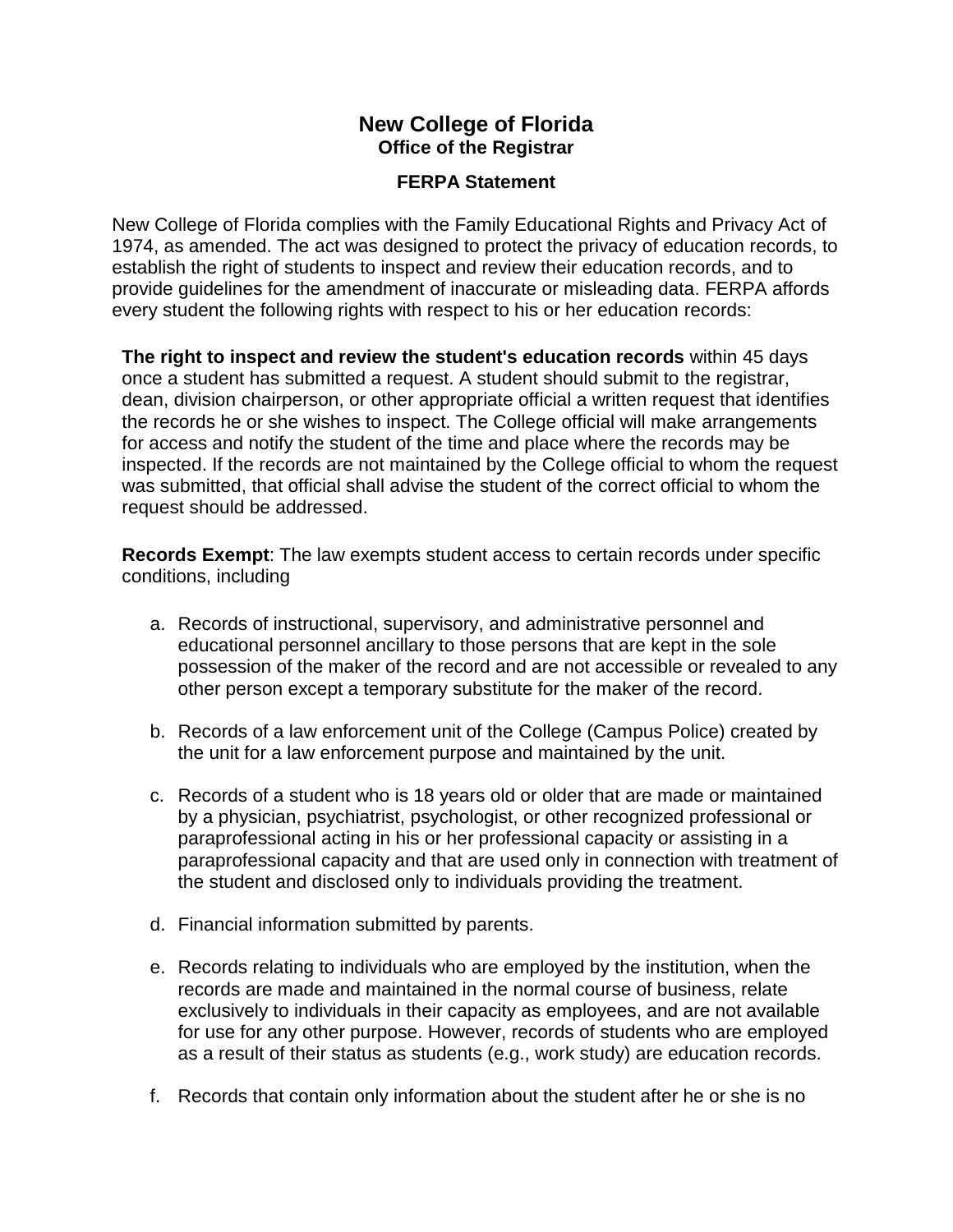longer a student at the College.

- g. If the education records of a student contain information on more than one student, the parent or eligible student may inspect, review, or be informed of only the specific information about the student.
- h. Confidential letters and statements of recommendation placed in the records after January 1, 1975, to which the student has waived his or her rights to inspect and review and that are related to the student's admission, application for employment or job placement, or receipt of honors.

**The right to request amendment of the student's education record** that the student believes is inaccurate or misleading. The student should write to the College official responsible for the record, clearly identify the part of the record the student wants changed, and specify why it is inaccurate or misleading. If the College decides not to amend the record as requested by the student, the College will notify the student of the decision and advise the student of his or her right to a hearing regarding the request for amendment. Additional information regarding the hearing procedures will be provided to the student upon notification of the right to a hearing.

## **The right to consent to disclosures of personally identifiable information**

contained in the student's education records, except to the extent that FERPA authorizes disclosure without consent. FERPA permits disclosure without consent to school officials with legitimate educational interests. A school official is any person employed by the College in an administrative, supervisory, academic, research, support staff, or volunteer position (including campus police personnel and health services staff); a person or company with whom the College has contracted (such as an attorney, auditor, or collection agent); a person serving on the board of trustees; or a student serving on an official committee (such as a disciplinary or grievance committee) or assisting another school official in performing his or her tasks.

A school official has a legitimate educational interest if the official needs to review an education record in order to fulfill his or her professional responsibility. Under certain emergency situations, it may be necessary to release information to protect the health or safety of the student or other students.

FERPA also permits disclosures of personally identifiable information without consent to schools in which a student seeks or intends to enroll; to federal, state, and local authorities in connection with an audit or evaluation of compliance with education programs; in connection with financial aid; to organizations conducting studies for or on behalf of educational institutions; to accrediting organizations; and to comply with a judicial order or subpoena.

**Directory Information:** In accordance with the act, College policy limits disclosure of personally identifiable information from the education records of students (with the